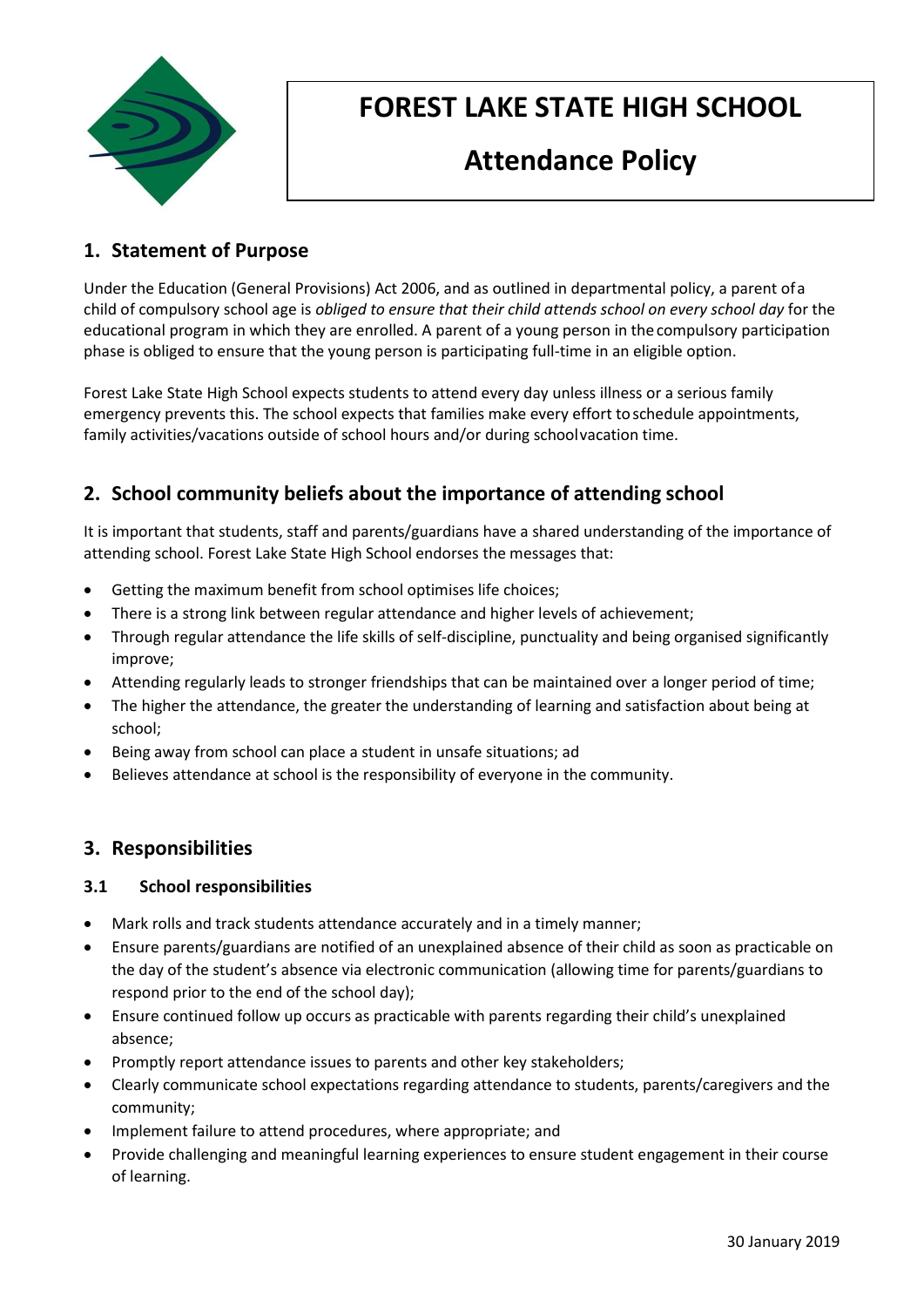## **3.2 Student Responsibilities**

- Attend school every day, all day;
- Be on time and prepared to learn;
- Catch up on all work missed whilst absent; and
- Provide a parent/guardian signed and dated note stating the reasons for the absences to their Roll Mark teacher on their first day after return to school if the parent/guardian has not previously advised the office about this absence.

### **3.3 Parent and Caregiver Responsibilities**

- Ensure their child attends school every school day;
- Ensure their child arrives at school on time every day;
- Minimise disrupting their child's school day so their child has the best opportunity to learn;
- Provide their current contact details to the school to enable effective notification;
- Provide an explanation (preferably in writing) for each absence, either before or on the day of the absence, or as soon as practicable. This may take the form of:
	- o A medical certificate;
	- o A written explanation provided to the school via a note, email or text message containing the student's name, date of absence(s) and reasons for absence(s);
	- $\circ$  A verbal explanation to the school through either a phone call or a visit to the school; or
	- o Any other form of communication agreed by the Principal.
- Ensure their child follows the school's recommended processes and procedures for late arrival and early departure;
- Notify the school if their child will be late using the school's recommended communication processes. This may take the form of:
	- o Accompanying the child to school;
	- o Phoning the school;
	- o Emailing or sending a text message to the school; or
	- o Providing the child with a signed and dated note.
- Support the implementation of tailored intervention strategies when required to address persistent absence.

## **Strategies**

At FLSHS we promote 100% attendance by:

- Clearly communicating to parents their legal obligations regarding to school attendance;
- Communicating our belief in each student's ability to fulfil our attendance expectations and requirements;
- Regularly displaying student attendances rates for the students to self-monitor their own progress through the term/semester/year;
- Communicating school expectations clearly and frequently to students, parents and the community;
- Raising awareness throughout the community of the importance and power of education in regards to improving the future opportunities and pathways for all students;
- Providing challenging learning programs that engage students and promote student enjoyment in learning;
- Closely monitor student attendance, late arrivals and early departures ; and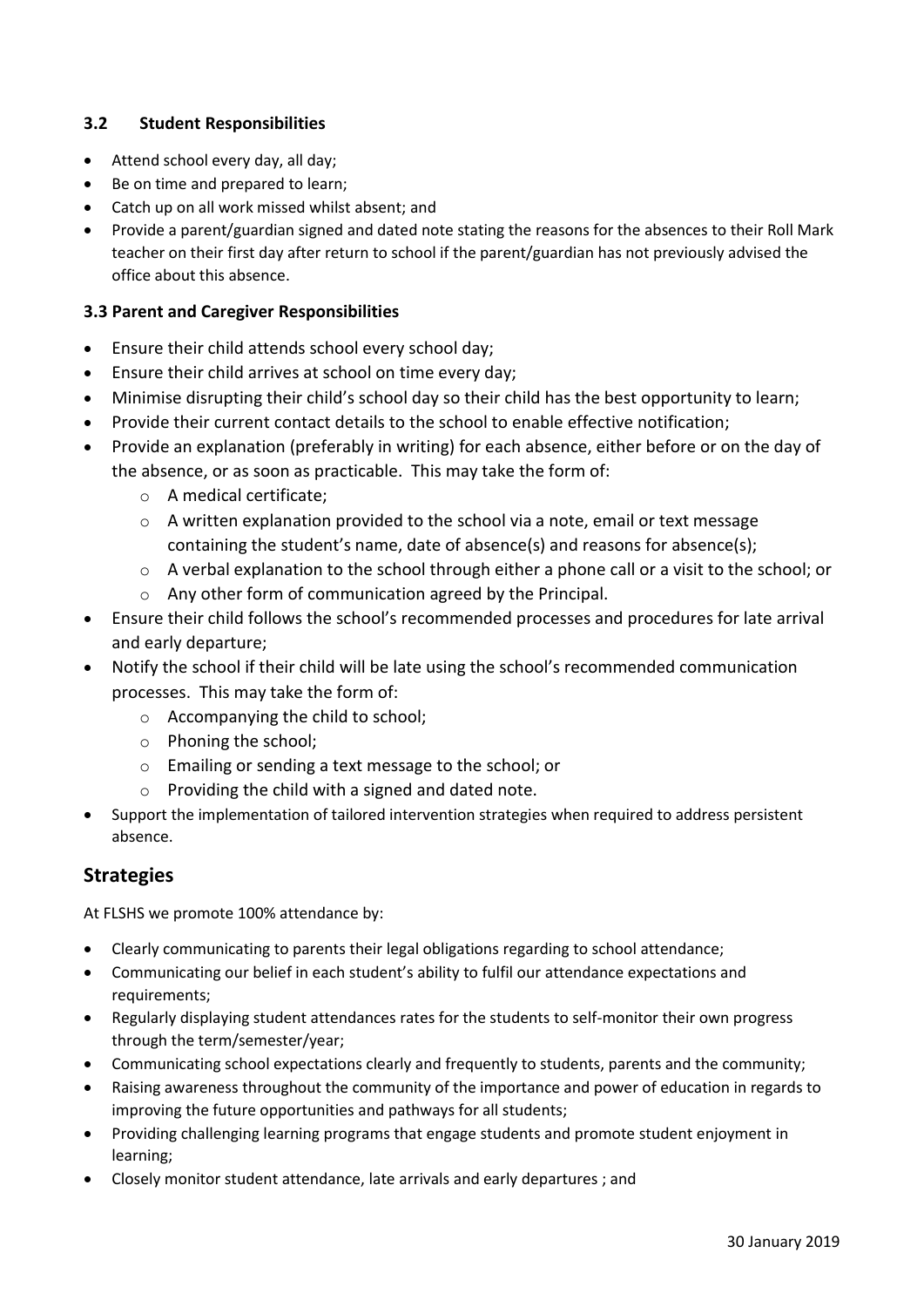Recognising individual student, class and cohort attendance as an integral component of the school's PRIDE program.

#### **Responses to absences**

At Forest Lake State High School we are committed to achieving **95**% student attendance by **2021**. We will achieve this target by:

- Improving our communication around attendance expectations so that unexplained absences are less than **10**% of total absences **each week;**
- Displaying student attendance percentages weekly, so that students can track their own attendance progress;
- Providing challenging and engaging learning experiences so that students want to be in classes and therefore reduce late arrivals and early departures each week;
- Linking attendance and on-time arrival to attendance and/or participation in non-curriculum school events, like camps, excursions, the Year 12 Formal; and
- When a student is absent for three days or a pattern of absences has been identified, Forest Lake State High School will take action to notify the parent/caregiver in writing about these absences and investigate any emerging pattern of concern.

#### **Attendance impacts and consequences**

At Forest Lake State High School whenever a decision about consequences is made for a student, each case will be judged independently and unconditionally on its own merit, keeping in mind equity, diversity and disability issues. Therefore, the consequences or impacts of unexplained or unauthorised absences may include the following:

#### **Impacts:**

- Reduced levels of attainment in class;
- Essential lessons being missed producing gaps in student learning;
- Assessment items incomplete or not submitted; and
- Semester credit not awarded as a result of not being at school enough to complete mandatory content elements of courses being studies.

#### **Consequences:**

- Removal of Semester credit for a subject studied;
- Compulsory lunchtime or after school detentions;
- Follow-up by school personnel or representatives of external agencies, for example the Youth Support Co-ordinator;
- Possible cancellation of enrolment for students who have met the compulsory phase of schooling requirements, that is completed Year 10 or are 16 years of age or older;
- Students potentially may not achieve a Queensland Certificate of Education (QCE) on completion of Year 12; and
- Instigation of legal proceedings by Education Queensland for parents/guardians whose child is of compulsory school age or has not met the requirements of the compulsory participation phase.